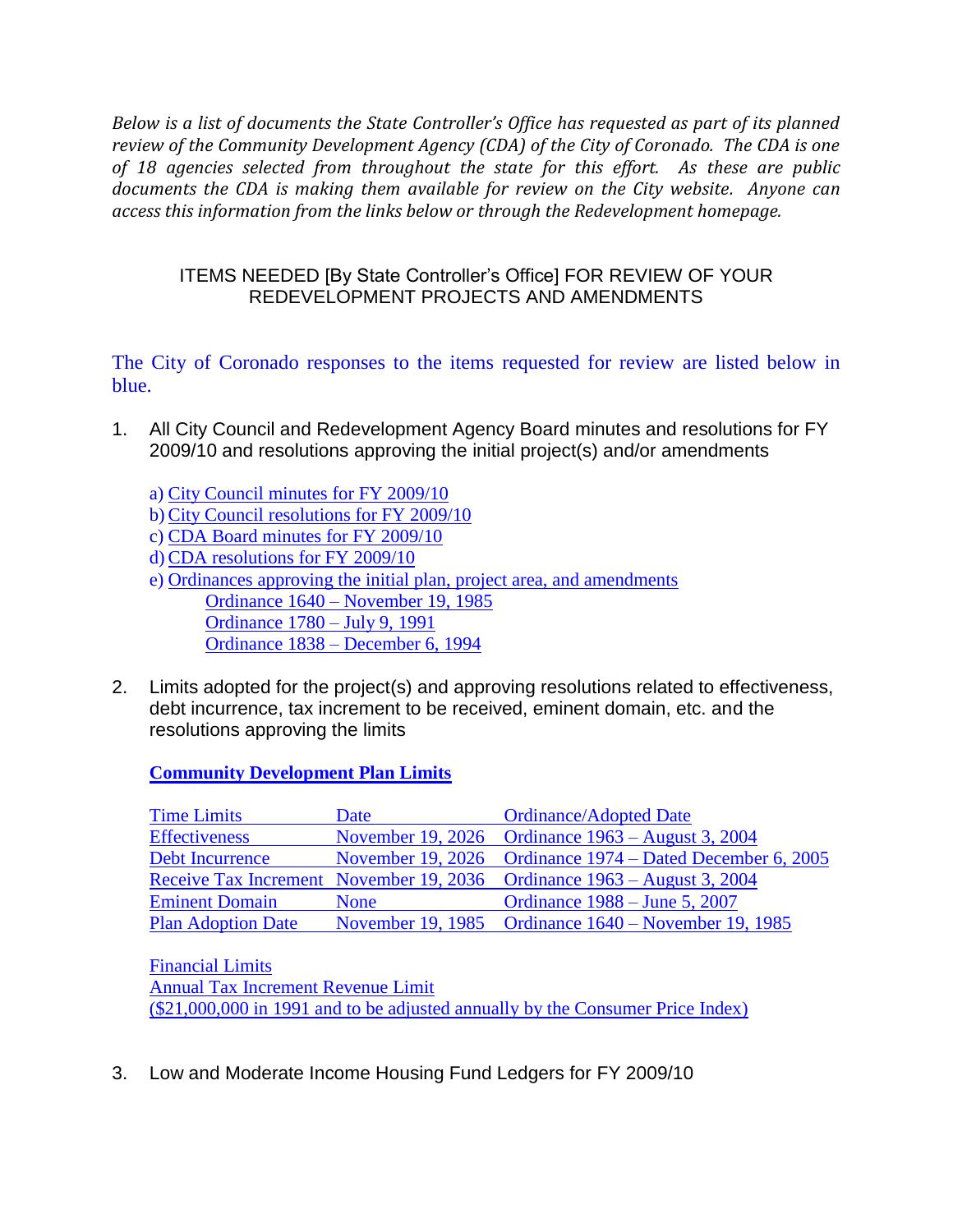Fund 290 - [Affordable Housing](http://www.coronado.ca.us/egov/docs/1296771445_657226.pdf) 

a) Expenditure [Ledger Audit Trail](http://www.coronado.ca.us/egov/docs/1296771445_657226.pdf) 

b) General [Ledger Audit Trail](http://www.coronado.ca.us/egov/docs/1296771445_657226.pdf)

c) Revenue [Ledger Audit Trail](http://www.coronado.ca.us/egov/docs/1296771445_657226.pdf)

Fund 497 – CDA – [Housing Projects](http://www.coronado.ca.us/egov/docs/1296771445_657226.pdf)

a) Expenditure [Ledger Audit Trail](http://www.coronado.ca.us/egov/docs/1296771445_657226.pdf)

- b) General [Ledger Audit Trail](http://www.coronado.ca.us/egov/docs/1296771445_657226.pdf)
- c) Revenue [Ledger Audit Trail](http://www.coronado.ca.us/egov/docs/1296771445_657226.pdf)
- 4. List of affected taxing agencies and tax increment passthrough payments made for the fiscal year above.

Affected Taxing [Agency: Coronado Unified School District](http://www.coronado.ca.us/egov/docs/1296772015_967773.pdf) (CUSD)

- a. [Cooperation Agreement with CUSD –](http://www.coronado.ca.us/egov/docs/1296772015_967773.pdf) January 8, 1986
- b. [Cooperation Agreement with CUSD –](http://www.coronado.ca.us/egov/docs/1296772015_967773.pdf) September 1, 1992
- c. [Amended and Restated Cooperation Agreement with CUSD –](http://www.coronado.ca.us/egov/docs/1296772015_967773.pdf) March 1, 2000
- d. [Memorandum of Understanding #1 –](http://www.coronado.ca.us/egov/docs/1296772015_967773.pdf) June 23, 1987
- e. Amended and Restated [Agreement for Cooperation –](http://www.coronado.ca.us/egov/docs/1296772015_967773.pdf) May 3, 2006

[No tax increment passthrough payments. Cooperative Agreement approved in 1986 and](http://www.coronado.ca.us/egov/docs/1296772015_967773.pdf)  [subsequently amended and restated.](http://www.coronado.ca.us/egov/docs/1296772015_967773.pdf)

5. (a) Names and titles of RDA paid staff (b) Name(s) of consultant(s) (if any) used for the project(s)

a) The CDA has no employees.

b)Consultants:

Project Consultant – Rosenow Spevacek Group Legal Counsel – Stradling, Yocca, Carlson & Rauth Auditors – Lance, Soll, Lunghard

6. Copy of the Annual Report and Fiscal Statement for FY 2009/10

[The Community Development Agency of the City of Coronado -](http://www.coronado.ca.us/egov/docs/1296778663_943572.pdf) Annual Report and Fiscal [Statement for FY 2009/10 dated December 2010.](http://www.coronado.ca.us/egov/docs/1296778663_943572.pdf)

7. Copy(s) of audit report(s) for FY 2009/10

[The Community Development Agency of the City of Coronado -Comprehensive Annual](http://www.coronado.ca.us/egov/docs/1292549689_831329.pdf)  [Financial Report dated June 30, 2010.](http://www.coronado.ca.us/egov/docs/1292549689_831329.pdf)

8. Did the City elect to receive a share of any passthrough payments (AB 1290 ONLY) projects? If yes, a copy of the resolution